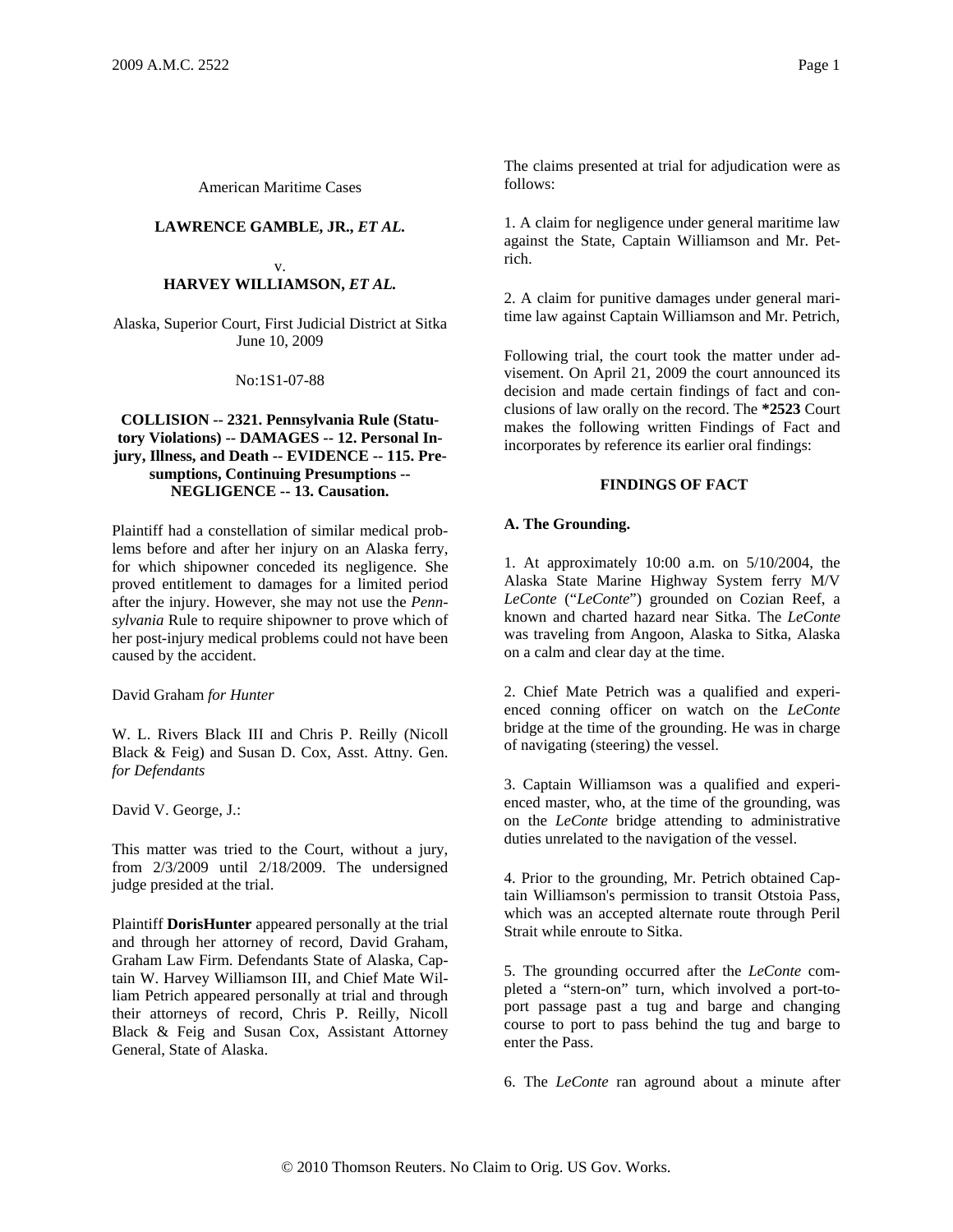clearing the stern of the tug and barge.

7. At the time of grounding, Mr. Petrich was not sure of his position and was trying to "fair up" the *Le-Conte* on a distant marker and achieve a course allowing a safe transit of the Pass. Neither Mr. Petrich nor Captain Williamson noticed a different navigation marker which would have indicated that they were near the reef. **\*2524**

### **B. The Passenger Evacuation.**

8. After the grounding, Captain Williamson ordered the passengers to evacuate using the *LeConte*'s starboard and port lifeboats.

9. Captain Williamson directed Second Mate John O'Brien to assume the duties of officer in charge of the lifeboat lowering and passenger evacuation.

10. Plaintiff **DorisHunter** was a *LeConte* passenger on 5/10/2004 and evacuated the *LeConte* via the starboard lifeboat.

11. During the course of lowering the starboard boat using a gravity davit system, the lifeboat became temporarily hung up on the *LeConte* sponson.

12. A sponson is a linear protuberance (like a narrow shelf) that sticks out from the hull above the waterline.

13. As a result of the inboard side of the life boat being temporarily hung up on the sponson, the outboard side of the lifeboat began to tip to the side and down. When the lifeboat worked free of the sponson it rocked and swung away from, and then back toward I, the hull banging on the hull several times above the waterline.

14. The lifeboat's movements jostled the passengers.

15. The passengers were subsequently transferred to other vessels that transported the passengers to Sitka, where they arrived the evening on 5/10/2004.

### **C. Admission of Negligence.**

16. Prior to trial, Defendants admitted the following:

Captain Williamson and Mr. Petrich committed navigational errors -- failing to make adjustments to stay on an intended track to account for a passing tug and barge, failing to observe navigational aids, and failing to observe that the *LeConte* was off of her intended track that led to the grounding of the *LeConte* on May 10, 2004. As vessel owner, the State was responsible for the navigational errors of Captain Williamson and Mr. Petrich. *LeConte* crewmembers failed to warn passengers seated in the **\*2525** starboard lifeboat to hold on or to brace themselves as the lifeboat was lowered over the vessel sponson. As vessel owner, the State was responsible for the crewmembers' failures to warn. Defendants intend that these admissions be narrowly construed and limited to only the acts specified above.

17. Beyond those acts and omissions conceded by the Defendants, Ms. Hunter did not prove the Defendants committed additional negligent acts or omissions.

### **D. Ms. Hunter's Pre-Existing Medical Conditions.**

18. Prior to 5/10/2004, Ms. Hunter had a very complex medical history that included chronic, progressive and acute medical issues.

19. Ms. Hunter's medical records indicate a constellation of complaints in the decade before the grounding.

20. Ms. Hunter suffered from degenerative disc disease in her lower back which preceded the grounding by years. The condition was chronic and degenerative. Ms. Hunter had received treatment for this condition prior to the *LeConte* grounding.

21. Other physical conditions that were diagnosed both before and continued after the grounding included: hypertension, abdominal pain, rheumatoid arthritis, chronic joint pain, gastroesophageal reflux disease, right adrenal mass, diverticulitis, gastrointestinal bleeding, recurring headaches and chronic back pain.

22. Ms. Hunter complained to physicians both before and after grounding about back pain and abdominal pain and was treated by injections and medications, such as Vicodin, Toradol, and Naproxin.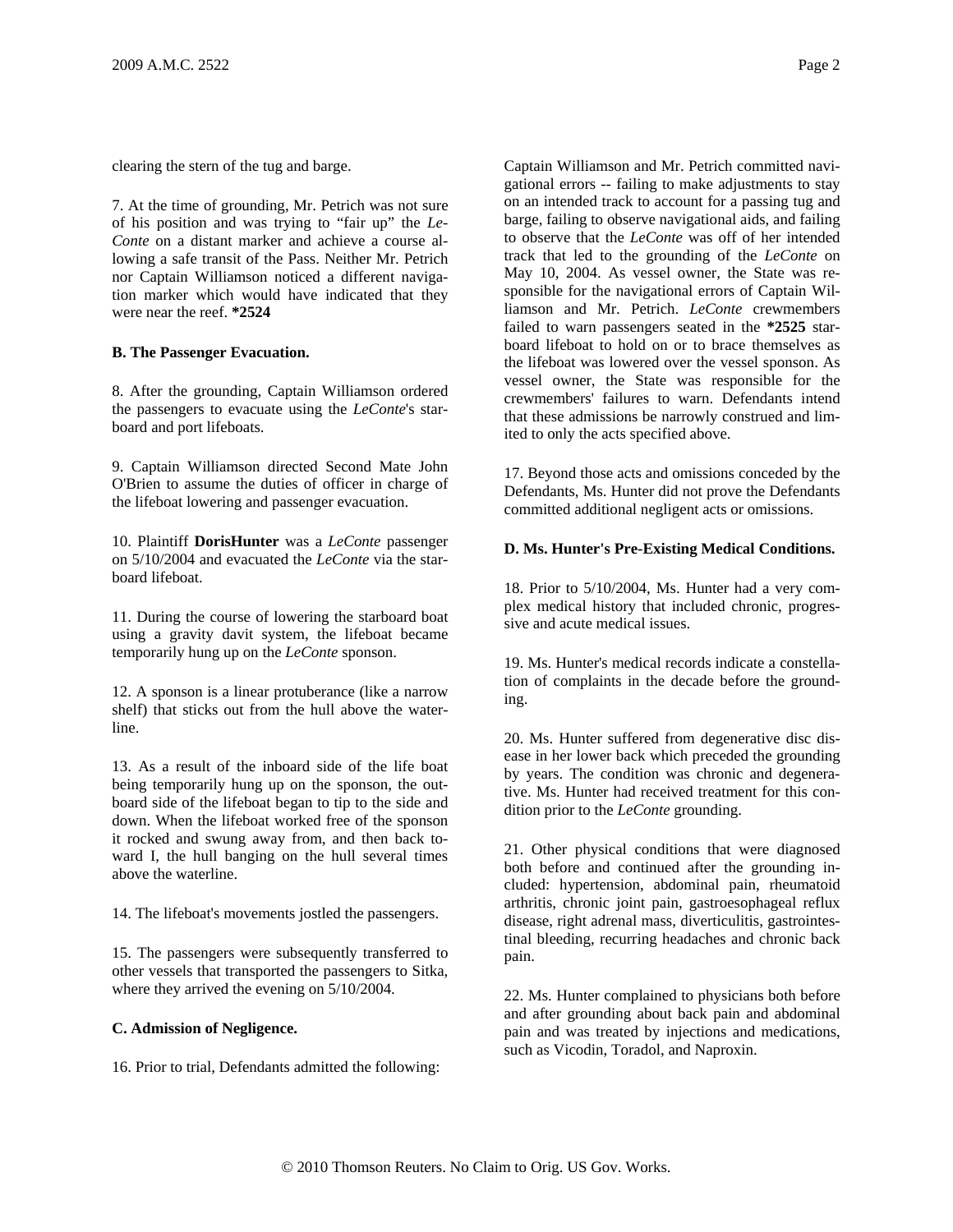23. Ms. Hunter's medical records indicate she presented herself to doctors with complaints of back pain in 1995, 1998, 1999, 2000, 2001, 2002, 2003, and 2004 and that she also complained of abdominal pain, radiating pain, sciatica, and kidney pain before 5/2004 when the *LeConte* grounded. **\*2526**

24. Ms. Hunter suffered several specific incidents of trauma to her back prior to the grounding, including a 1995 beating in which she suffered back bruises, low back soft tissue injury, sciatic tenderness and decreased range of motion in her back.

25. Ms. Hunter suffered another assault and back strain in 1998.

26. Ms. Hunter was diagnosed with chronic low back pain in 2000.

27. Ms. Hunter was diagnosed with "low back pain of unknown origin" in 2001.

28. Ms. Hunter complained of lumbosacral pain and spasms, lumbosacral strain, and low back pain in 2002.

29. Ms. Hunter complained of low back pain with radiation to her leg in 2003.

30. It was not uncommon for Ms. Hunter to complain of both abdominal pain and low back pain in combination before the grounding.

31. Ms. Hunter's significant complaints recorded in her medical record before the grounding included: 7/1995 kidney complaints; 8/1995 persistent lower back pain ("LBP"); 2/25/1998 LBP, sciatica; 3/3/1998 LBP; 12/9/1998 LBP; 12/29/1998 back strain; 5/26/1999 abdominal pain and LBP; 7/9/1999 abdominal and back pain. 7/13/1999 abdominal and back pain; 2/27/2000 abdominal pain; 3/15/2000 abdominal pain; 4/5/2000 back pain and nausea; 9/2000 back pain, headaches, malaise; 5/25/2001 abdominal and back pain; 6/10/2002 back pain; 6/17/2002 abdominal and back pain; 7/31/2002 LBP; 1/3/2003 abdominal pain; 3/2003 LBP (two occasions); 8/26/2003 abdominal pain and LBP; 1/23/04 abdominal and back pain; and, 2/17/2004 LBP and GI bleeding.

32. Ms. Hunter's pre-grounding medical history is significant because it is eerily similar to the history observed and documented after the grounding.

### **E. Ms. Hunter's Post-Grounding Medical Treatment.**

33. After the grounding, Ms. Hunter saw Dr. Eliot Bruhl at Southeast Alaska Regional Health Consortium Mount Edge **\*2527** combe Hospital ("SEARHC") on 5/14/2004 and complained of LBP.

34. However, Ms. Hunter was hospitalized for abdominal complaints just a few days later on 5/16/2004. These complaints were of a long-standing nature.

35. Ms. Hunter made a LBP complaint to Dr. Craig Boyle of Boyle Chiropractic on 5/20/2004.

36. Ms. Hunter complained of abdominal pain to SEARHC physicians on 5/21 and 6/8/2004.

37. Ms. Hunter's obtained a refill for a prescription of Vicodin she was taking for rheumatoid arthritis on 6/30/04.

38. Ms. Hunter was treated for LBP on 7/28/2004.

39. Ms. Hunter was treated for headaches on 8/1/2004 and abdominal pain on 8/9, 8/11, 8/12, and 9/8/2004.

40. The SEARHC Opioid Review Committee considered and approved Dr. John Baciocco's recommendation that Ms. Hunter's pain complaints be treated without opioid medications on 8/26/2004. Dr. Baciocco testified at trial he was concerned, among other things, with drug-seeking behavior.

41. Ms. Hunter was treated at SEARHC for LBP, abdominal pain and chronic degenerative disc disease on 12/1/2004. No other back treatment was noted in the record since July 2004.

42. Ms. Hunter sought a second opinion concerning her back complaints from Dr. Robert Thomas of Jordan Creek Family Practice in Juneau on 12/7/2004 at which time Dr. Thomas concluded that her back was within normal limits and that he could not support her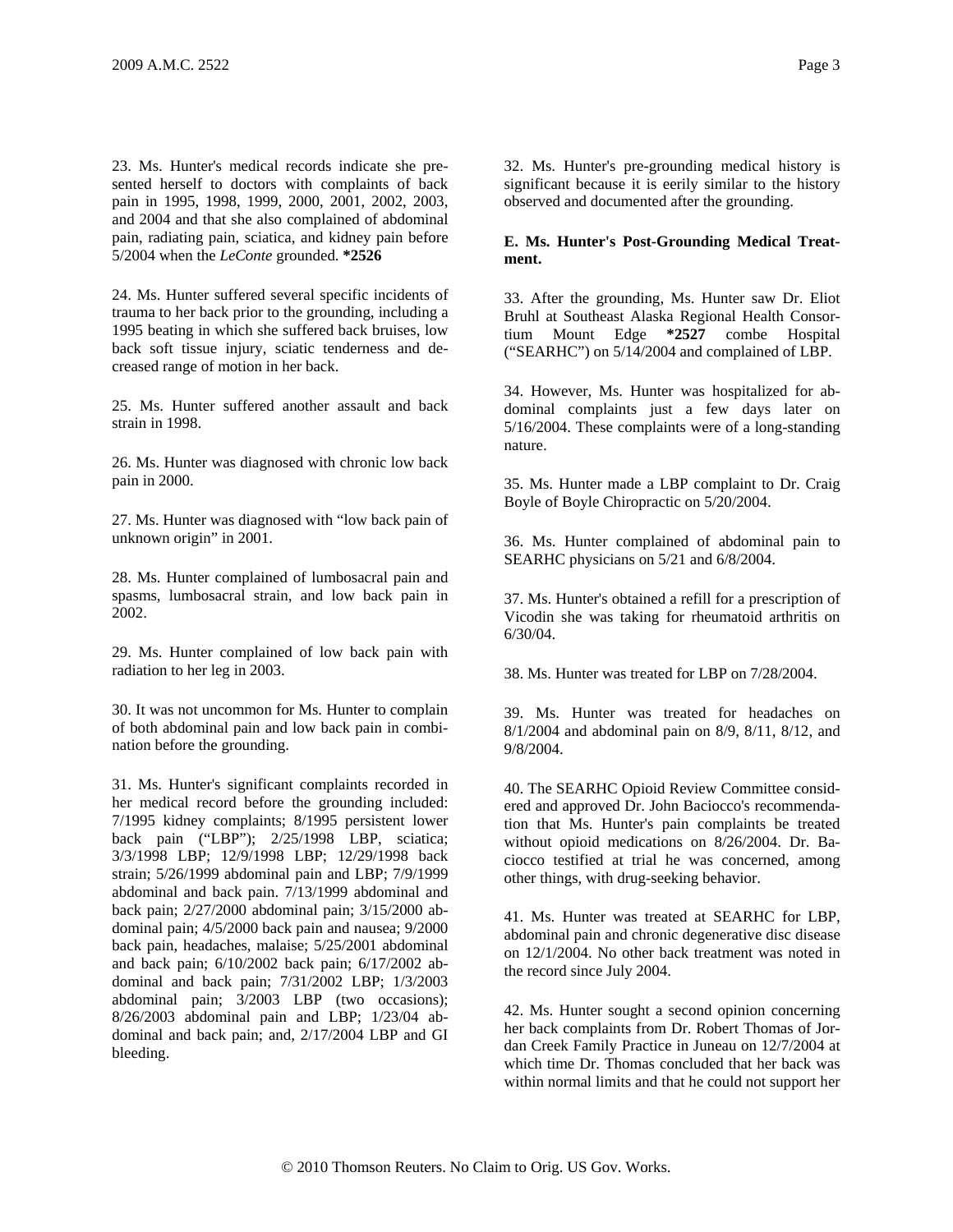efforts to file a claim against the *LeConte*.

43. There was no medical testimony that Ms. Hunter's back pain was caused by the *LeConte* grounding, but there was medical testimony that her back pain was pre-existing and was not caused by the grounding,

### **F. Ms. Hunter's Evidence Concerning Special Damages.**

44. The evidence in the record concerning Ms. Hunter's medical expense included the following information: **\*2528** adjustments:\$0,000.00- \$0,000.00Dr. ThomasState payments

DateAmountAdjustedRecipientState payments

5/14/2004\$295.09SEARHC\$140.04

5/20/2004\$430.00Dr. Boyle\$430.00

5/24/2004\$0Dr. Boyle

6/30/2004\$155.00 -- INUS\$155.00SEARHC

5/2004\$20Taxi

7/28/2004\$1,823.06 -- INUS\$1,823.06SEARHC

12/7/2004\$180.00Dr. Thomas

2/8/2004\$3,475.00 -- INUS\$3,475.00SEARHC Total amount after adjustments:  $$925,09$ <sup>EN1</sup> \$570,04 45. The State of Alaska had previously paid medical bills for Ms. Hunter in the amount of \$570.04.

> FN1. In the oral findings announced by the court on April 21, the total amount of medical bills caused by the grounding before offset for prior state payment was given as \$1,060. That figure should have been \$1,080 and the announced figure was the result of a mathematical error. However, the court's oral findings also failed to discount the \$155 charge of June 30, 2004 which was adjusted to zero. The court also did not give Ms. Hunter credit for the additional nine cents of the May 14 bill by Dr. Bruhl. These two

facts account for the lower medical expense figure in the written findings.

46. Subtracting the State's prior payments from Ms. Hunter's medical bills yields a total as yet unpaid amount of \$355.05.

47. Ms. Hunter presented no medical testimony to support an award of future medical expenses.

48. Ms. Hunter was not working at the time of the grounding.

49. A few months before the grounding, Ms. Hunter sought the assistance of her treating physician at SEARHC to support her claim to the Social Security Administration of permanent disability and inability to work due to chronic joint pain.

50. Ms. Hunter worked after the grounding on the fishing vessel*Polaris* in 2006 and fishing vessels *Polari*s and *Safari* in 2007 and testified that the work did not affect her back. **\*2529**

51. To the extent she had back pain while fishing, the problems were the result of her pre-existing chronic back problems.

52. Ms. Hunter presented no evidence of lost earnings or lost earning capacity.

Based on the Court's findings, the Court makes the following Conclusion of Law:

### **CONCLUSIONS OF LAW**

51. [sic]This is an admiralty or maritime claim within the jurisdiction of the Court. Generally, "[w]ith admiralty jurisdiction comes the application of substantive admiralty law."*East River S.S. Co. v. Transamerica Deleval Inc*, 476 U.S. 858, 865, 1986 AMC 2027, 2032 (1986*); Barber v. New England Fish Co.*, 510 P.2d 806, 808 (Alaska 1973) ("Alaskan court must apply the same substantive law as a federal court would when dealing with a federal maritime tort.").

52. [sic]Under *Kermarec v. Compagnie Generale Transatlantique*, 358 U.S. 62, 1959 AMC 597(1959), the standard of care applicable to vessel owners and seaman is "reasonable care under the circumstances."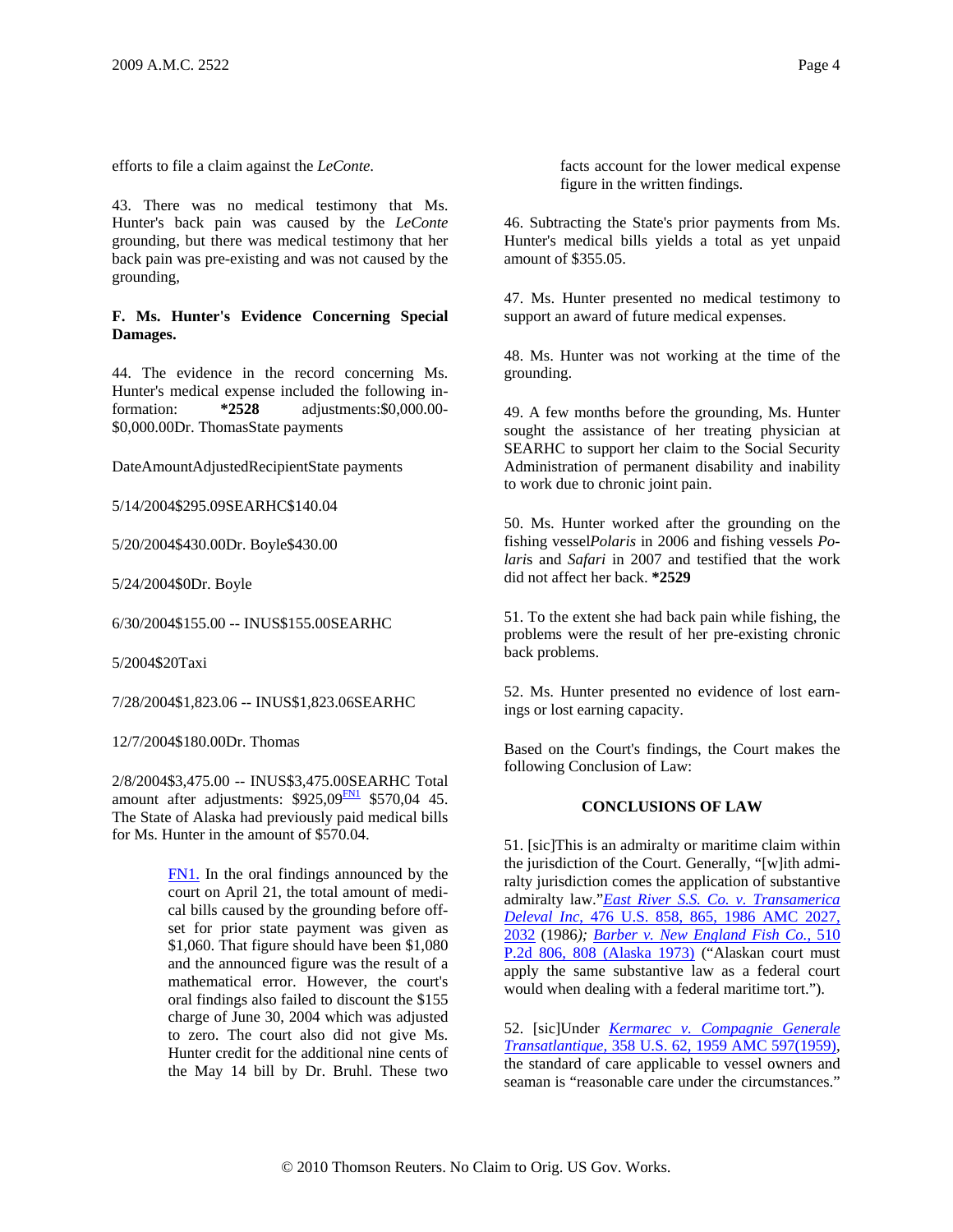358 U.S. at 632, 1959 AMC at 602. Although *Kermarec* involved a vessel guest as opposed to a passenger, courts applying maritime law apply the general maritime law's "reasonable care under the circumstances" standard of care in vessel passenger tort cases, *See, e.g., In re Catalina Cruises. Inc.*, 1998 AMC 1282, 1285, 137 F.3d 1422, 1425 (9 Cir. 1998).

53. Given the concession of negligence in this case, the primary issue for trial was: To what extent were the injuries claimed by Ms. Hunter caused by the negligent acts proven in the case.

54. Where the conclusion of medical causation of an injury is not one within common knowledge, expert testimony may provide a sufficient basis for it. Expert evidence may be required to establish the causal connection between the accident and some item of physical or mental injury unless the connection is a kind that would be obvious to laymen, such as a broken leg from being struck by an automobile. 4 F. **\*2530** Harper, F. James, O. Gray, *The Law of Torts* s 20.2 (2d ed. 1986) (footnote omitted);*see also Strok v. FIT Northern Jaeger*, 1993 AMC 1290, 1992 WL 503590, \*4 (W.D. Wash.)(1992) ("causation becomes extremely tenuous and difficult to determine through common experience when such symptoms prevail for over a year especially when several doctors and an exhaustive battery of medical tests failed to establish the cause"); *Cherry v. U.S.*, 2007 AMC 2528, 2528, 2007 WL 3166773, \*3+ (W.D. Wash. 2007) (subjective complaints of back pain with no objective basis required expert medical testimony on causation).

55. Ms. Hunter's claim to have suffered lower back pain in the immediate aftermath of the grounding is not a claim that requires expert medical testimony to establish. Ms. Hunter's testimony regarding the postgrounding pain is corroborated in the record. She sought treatment for lower back pain on 5/14/2004. The medical testimony in the case, however, was that Ms. Hunter's injury, if any, should have been healed within a couple of weeks. The Court concludes that Ms. Hunter has satisfied the burden of proving, by a preponderance of the evidence, that she was suffering from pain and in distress as a result of the grounding of the *LeConte* until on or about 7/30/04. She has not proven by a preponderance of the evidence however that the negligence of defendants caused any longterm or chronic condition after that date.

56. Ms. Hunter is entitled to recover her medical expenses incurred between 5/14/04 and 7/30/04 related to her back pain. However, for medical expenses identified in the findings of fact with an adjusted balance of \$0, it would be unfair to award Ms. Hunter damages based on an expense for which she neither received a bill nor owed a balance. An element of Ms. Hunter's damages is the \$355.05 in unpaid medical bills and expenses.

57. As explained above, a plaintiff does not necessarily have to have a physician testify as to what caused her back pain immediately after a grounding event. In this case, Ms. Hunter **\*2531** established the necessary causation for her back pain prior to 7/30/04. But, under the circumstances of this case, Ms. Hunter is not competent to report on her conditions beyond 7/30/04. And, even if Ms. Hunter were competent, the Court cannot accept what she believes to be the cause of her pain and medical complaint; for a number of reasons: First, her complaints of pain were complex, of long standing nature and similar both before and after the grounding. Her complaints of pain involved a multitude of conditions treated by a number of specialists. Some of these pre-existing conditions were degenerative and/or progressive. Ms. Hunter is a terrible reporter of her medical history; on numerous occasions documented in her medical records, she gave inaccurate medical histories to her treating physicians. There was also ample concern expressed in her medical records by some of her physicians that some of her pain complaints were the result of seeking secondary gain, primarily in the form of opioid medication. Finally the medical testimony suggested her continuing complaints were inconsistent with the injury she claimed to have sustained.

58. Ms. Hunter failed to establish by a preponderance of the evidence any liability for medical conditions occurring after 7/30/2004, although that date is not necessarily the cut-off date for Defendants' obligations for medical expenses. The medical expenses awarded include the unreimbursed cost of her treatment by Dr. Thomas on 12/1/2004. As the court indicated it was not unreasonable for plaintiff to seek a second opinion from Dr. Thomas or undergo MRI studies after July 30, 2004 to rule out a diagnosis. Plaintiff complained that she could not get satisfaction from SEARHC and thus went to Dr. Thomas. However, neither Dr. Thomas's examination nor the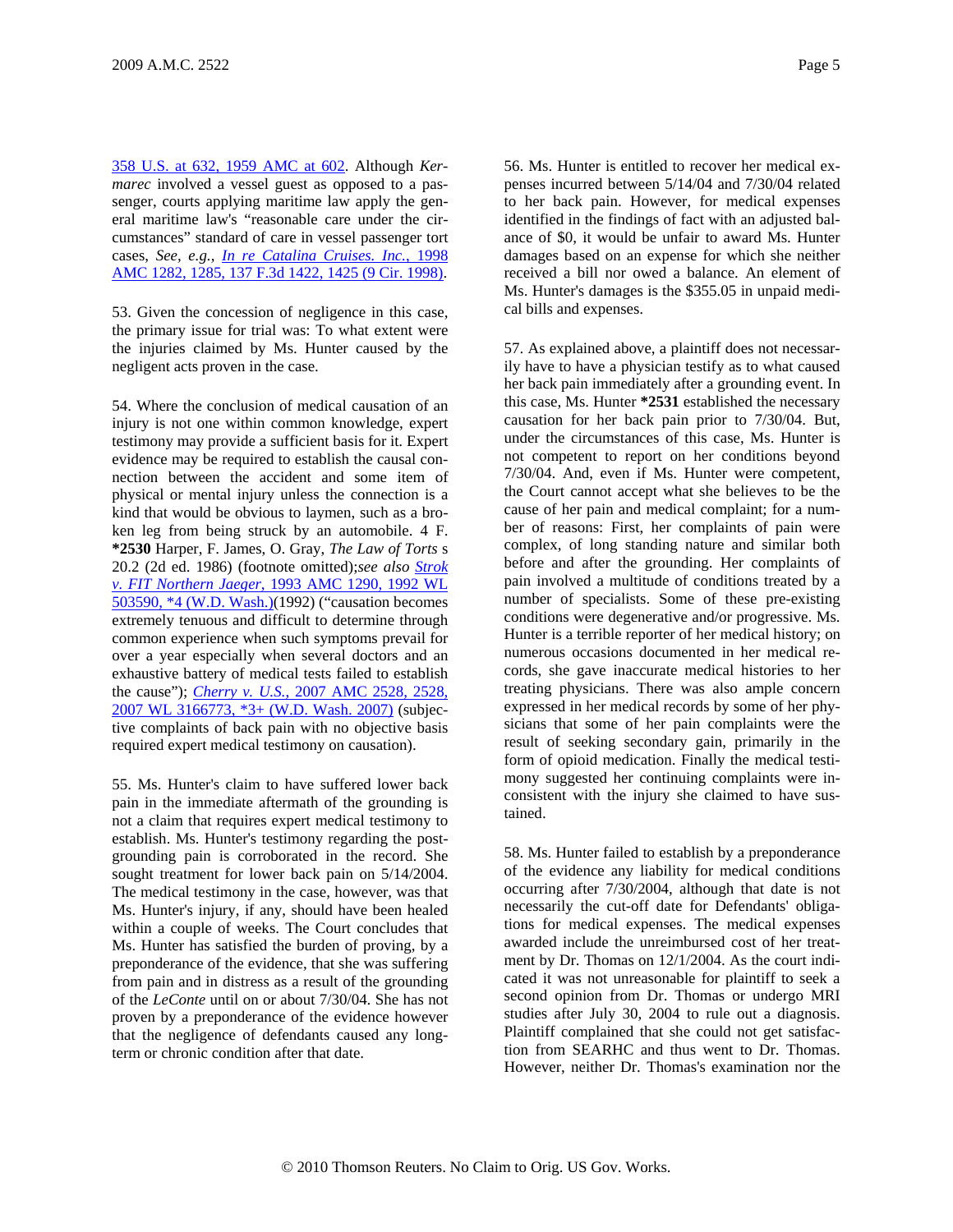MRI studies supported plaintiffs claims against defendants. Dr. Thomas found the examination within normal limits and expressly declined to support Ms. Hunter's claim against the *LeConte*. The MRI studies showed a normal back except for evidence of some degenerative disc disease which **\*2532** all medical providers who offered an opinion agreed that it was a long standing condition which preceded the grounding by years.

59. Ms. Hunter failed to establish by a preponderance of the evidence any liability for any future medical expenses or treatment related to the*LeConte*'s grounding.

60. Ms. Hunter has not proved there were any lost wages as a result of grounding. She has not proved any future loss of earning capacity as a direct and proximate result of the grounding.

61. There is no doubt that the average passenger in the starboard lifeboat was nervous and scared when the boats were lowered. It was a frightening event when the lifeboat momentarily hung up and then lurched and swung after it was free of the sponson. But it was also a very temporary event. All passengers, including Ms. Hunter, were delivered to their Sitka destination that same day. Ms. Hunter is entitled to general damages for emotional distress and inconvenience (including having to attend the medical treatment on 12/7/2004 and MRI on 2/8/2005) in the amount of \$2,500.

62. Dr. Aleksandra Zietak opined that any injury suffered by Ms. Hunter as a result of the grounding healed within a matter of weeks. The Court awards Ms. Hunter pain and suffering for a period of several months until 7/30/04. Ms. Hunter is entitled to general damages for pain and suffering and loss of enjoyment of life through 7/30/04 in the amount of \$7,500. The total award for all general damages is \$10,000.

63. Ms. Hunter has failed to prove entitlement to any future general damages.

64. Although rarely imposed, punitive damages are an available remedy in general maritime actions where a defendant's "intentional or wanton and reckless conduct amounted to a conscious disregard of the rights of others."*CEH Inc. v. F/V Seafarer*, 1996

AMC 467, 472, 70 F.3d 694, 699 (1 Cir. 1995) (punitive damages awarded for intentional and malicious destruction of 134 lobster traps); **\*2533***Exxon Shipping Co. v. Baker*, 554 U.S. , 128 S. Ct. 2605, 2621, 2008 AMC 1521, 1535 (2008) ("The prevailing rule in American courts also limits punitive damage to cases of "enormity,' where a defendant's conduct is "outrageous,' .. owing to "gross negligence,' "willful, wanton, and reckless indifference for the rights of others,' or behavior even more deplorable.") (citations omitted). Punitive damages may be awarded as a result of outrageous conduct and are not awarded for mere inadvertence, mistake, errors in judgment, or the like, which are ordinary negligence.

65. Under federal maritime law, the plaintiff's burden of proof for punitive damages is by a preponderance of the evidence.

66. To establish entitlement to punitive damages, Ms. Hunter was required to prove (1) intentional or willful conduct; (2) reckless conduct; or (3) gross negligence by Captain Williamson or Chief Mate Petrich. The State is not liable for punitive damages.

67. There was no allegation of or proof of intentional or willful conduct in this case.

68. Recklessness requires a high degree of risk of harm (extreme risk) and applies when one proceeds to act (or fails to act) in face of that risk in conscious disregard or indifference to that extreme risk. Reckless conduct is distinguished from simple negligence in that it requires a conscious choice to encounter the extreme risk. The Court does not find that circumstance here. At the time of grounding, Mr. Petrich was trying to put the vessel in a safe position -- he was trying to avoid an unsafe situation. Captain Williamson was simply not paying attention. The sternon turn executed shortly before the grounding was a proper maneuver. There was a factual disagreement about whether an extra lookout should be posted on the bow and whether the engine room needed to be put on stand-by. Pilots variously testified that one or both of the conditions were or were not required when transiting Otstoia Pass. There was no dispute that at the time of the maneuver the sky was clear, the sea was calm, the Captain **\*2534** was on the bridge and permission for the route had been received and the route to be undertaken was an accepted wellmarked route. It has not been shown to a preponder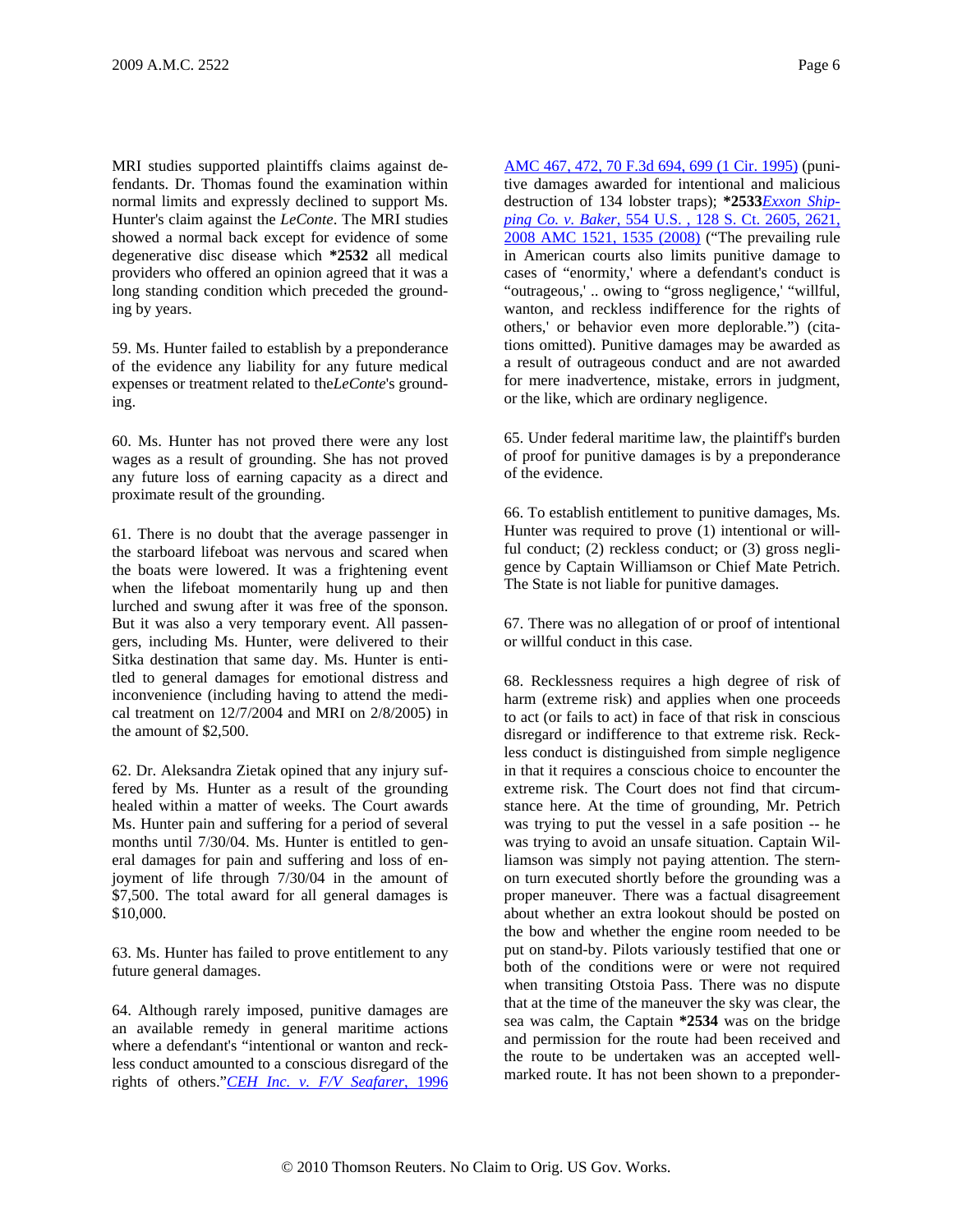ance of the evidence that defendants acted recklessly.

69. Gross negligence may also support an award of punitive damages under maritime law. The parties agreed that gross negligence under maritime law is the failure to exercise even the slightest degree of care. Captain Stoller offered evidence on this issue as an expert on behalf of Ms. Hunter. The Court has discounted his testimony. His most recent experience as a pilot was in Los Angeles/Long Beach Harbor in 1994. He admitted that he was not a pilot in S.E. Alaska and did not travel these waters. He disputed that a trained pilot should navigate these waters relying on visual references under the circumstances of May 10, 2004. That statement was contradicted by almost every other witness who testified. The court does not find Capt. Stoller's opinions in this regard credible.

Gross negligence was not shown in this case. Captain Williamson approved the Otstoia Pass route ahead of time. The weather was clear. The seas were calm. Mr. Petrich was an experienced Chief Mate and conning officer. Captain Williamson was on the bridge at the time of the turn into Otstoia Pass, which was an acceptable alternate route. Even though not required, Chief Mate Petrich contacted the approaching tug and barge to advise of his approach and the anticipated maneuver before undertaking a stern-on turn behind the barge. The stern on turn was an appropriate maneuver. After the turn was complete, Mr. Petrich was attempting to line up on the marker in the Otstoia channel when he ran aground. Mr. Petrich failed to look for and did not see the marker in the immediate area of the reef. While the collective failure of Mr. Petrich and Capt. Williamson to appreciate the vessel's true position led to the vessel's grounding, that inattentiveness did not rise above ordinary negligence.

70. With respect to the boat lowering, Captain Williamson properly delegated the task to the deck officer. Ms. Hunter presented no evidence to the contrary. The crew may not have **\*2535** anticipated the lifeboat would momentarily hang up on the sponson as it was being lowered; but the crew was properly trained and certified for the maneuver. Unfortunately the vessel was listing to port at that time thus complicating the starboard boat lowering process. Once hung up, the crew undertook to release the lifeboat, and indeed it was lowered to the water, albeit with some swinging back and forth. Ms. Hunter failed to prove entitlement to punitive damages based on the boat lowering episode.

71. For the first time, Ms. Hunter raised the application of the "*Pennsylvania* Rule" in post-trial pleadings. Ms. Hunter argues that the Defendants' negligence in the grounding and evacuation shifts the burden to the Defendants to disprove that any of Ms. Hunter's claimed injuries were caused by the negligence. Ms. Hunter's argument and proffered reading of the Rule makes no sense to the Court. The Rule cannot be used to create a presumption that every injury of which the Plaintiff complains is presumed to be the responsibility of Defendant. Such a reading would shift the burden to Defendant to prove any medical condition a plaintiff wished to assert was not caused by the grounding or evacuation. Applying a presumption in such a manner has nothing to do with encouraging safe navigation which is the purpose of the *Pennsylvania* Rule. Such a presumption would also promote spurious claims seeking compensation for wholly unrelated medical conditions in the aftermath of any statutory violation. Plaintiff is in the best position to prove the causal relationship between an injury or condition and an alleged act of negligence. While a defendant may well be presumed to have caused the accident complained of, the presumption should not act to relieve plaintiff of the obligation to prove that the medical conditions or injuries for which compensation is claimed were indeed the result of the accident the defendant is presumed to have caused. An application of the Rule as plaintiff urges could be easily abused and would not promote the purpose for which the Rule was adopted. **\*2536**

72. Under federal maritime law, the entitlement to, and rate of, prejudgment interest awarded is at the trial court's discretion. In this case, the Court awards prejudgment interest from the date Ms. Hunter's complaint was filed, which was 4/23/2007. The purpose of prejudgment interest is to protect the plaintiff from loss of use of money. A defendant cannot avoid loss of use of money until a claim has been made. In this case, there is nothing in the record to indicate that Ms. Hunter made a written claim prior to the Complaint. Prejudgment interest is awarded at 6.67%, which is the average of the annual state rates of prejudgment interest in Alaska between 2004 and 2009.